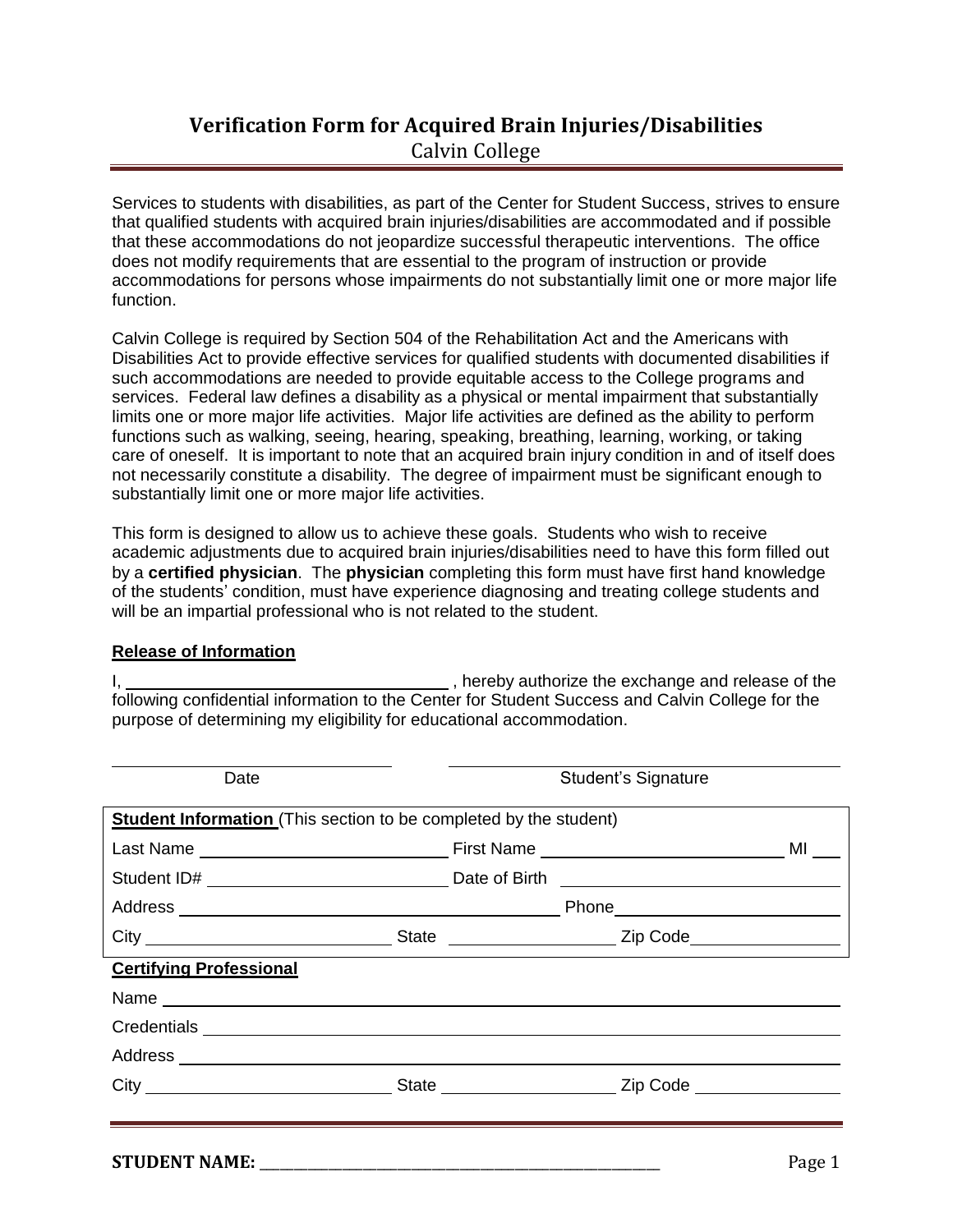## **Verification Form for Acquired Brain Injuries/Disabilities** Calvin College

| License/Certification number and state of license ______________________________                                                                                       |
|------------------------------------------------------------------------------------------------------------------------------------------------------------------------|
| Signature: Management Communication of the Signature:                                                                                                                  |
| Date of initial contact with student example and parameters of last contact example and parameters of last contact                                                     |
| Diagnosis:                                                                                                                                                             |
| Date of Diagnosis experience and the property of the contract of the contract of the contract of the contract of                                                       |
|                                                                                                                                                                        |
| Current medications including dosage and side effects ___________________________                                                                                      |
|                                                                                                                                                                        |
|                                                                                                                                                                        |
| Prognosis for treatment plan. (Include likelihood of improvement or further deterioration and                                                                          |
|                                                                                                                                                                        |
|                                                                                                                                                                        |
| Prognosis for therapeutic interventions. (Include likelihood for improvement or further                                                                                |
| deterioration and within what approximate time frame.)<br>example and the state of the frame.                                                                          |
| Current compliance with therapeutic interventions: Yes □ No □ Other ___________________                                                                                |
|                                                                                                                                                                        |
| <b>Implications for Educational Success</b>                                                                                                                            |
| Learning abilities specific to the post-secondary environment that are impaired by the disability<br>(e.g. difficulty with concentration, slow processing speed, etc.) |
|                                                                                                                                                                        |